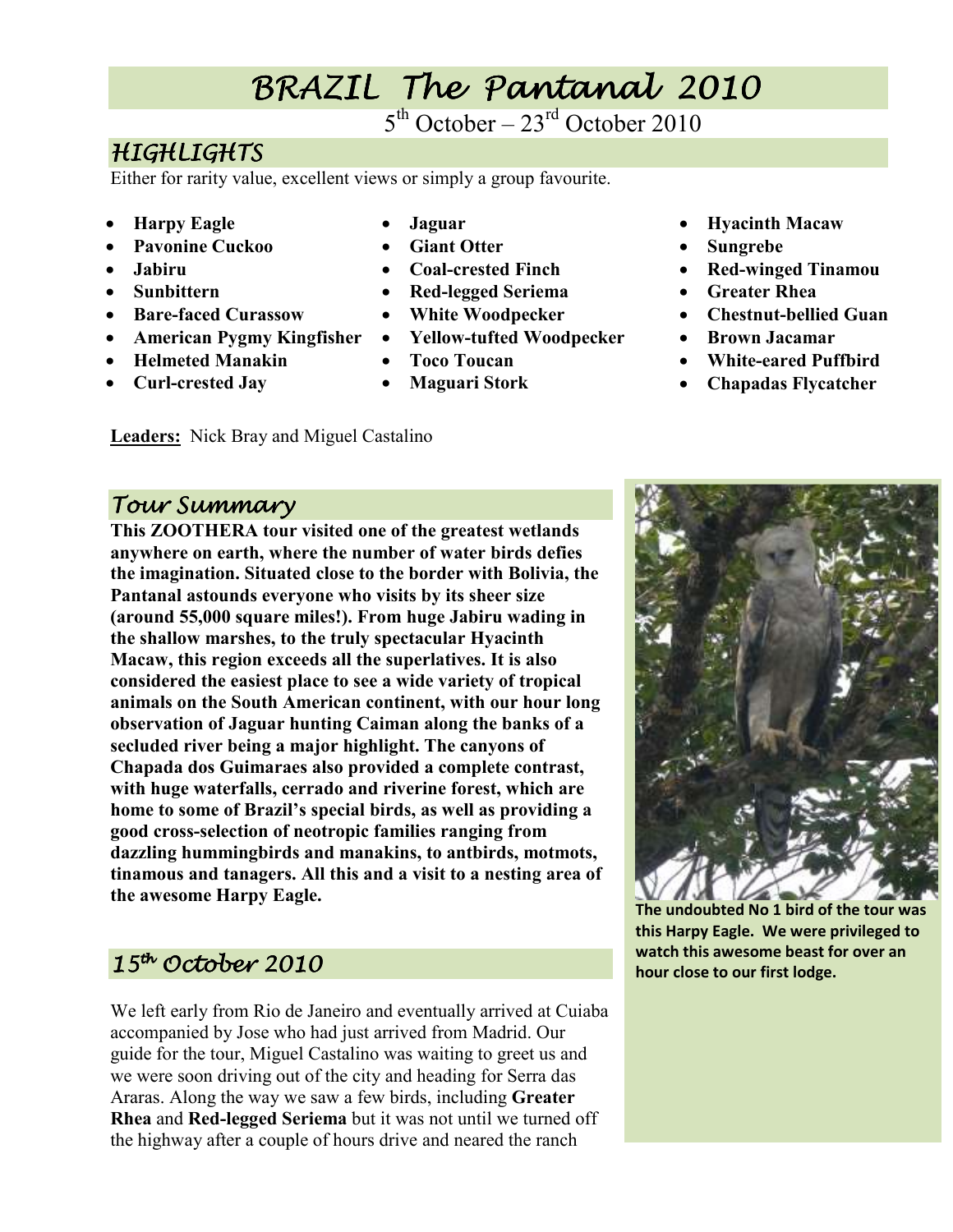where we would be staying did we see much else. A gang of **Guira Cuckoos** showed really well in a field beside our coach, and there was also **Purplish Jay** and **Plumbeous Kite** perched in the surrounding forest. Everyone was eager to be out birding after travelling for most of the day, so once we had quickly settled into our rooms we met on the front lawn and began scanning the area. We could see forest all around, but the immediate vicinity was quite open with fields and scattered trees making ideal viewing conditions, albeit a little on the hot side. A large tree in front of us held numerous noisy **Yellow-chevroned Parakeets**, as well as a pair of **Red-shouldered Macaws**. A **Yellow-tufted Woodpecker** certainly had the wow factor as it posed on a bare snag in the same tree, and was quickly followed by a **Green-barred Woodpecker** and a **Black-fronted Nunbird**. A nearby Palm tree held several **Yellow-rumped Caciques**, and a little later we found one bathing in a small stream showing his blue eyelids off nicely. Around the edge of a small lake Roberta found a pair of **Lined Seedeaters**, and there was also **Black-capped Donacobius** and **Giant Cowbird**, whilst a couple of **Swallow-wings** were scoped on top of some distant trees. Other species seen here included **Chopi Blackbird**, **Scaled Dove, Rufous Hornero** and **Rufousbellied Thrush**. As we walked along the track Miguel drew our attention to a large dead tree at the edge of the forest where a **King Vulture** was perched with several **Black Vultures** and **Wood Storks**. No sooner had we scoped this and we saw a pool further along the track literally brimming with more **Wood Storks**, along with **Great Egrets**, **Whistling, Striated** and several delightful **Capped Herons**, **Green Ibis, Brazilian Teal,**  both **Ringed** and **Amazon Kingfishers**, **Wattled Jacana** and also a **Southern Caracara**. All of which were vying for the few remaining fish still left in the rapidly drying pond. In the surrounding forest several **Chestnut-eared Aracaris** were seen, a fantastic **White Woodpecker** posed nicely, and a **Toco Toucan** was perched on top of a tree. We drove a few kilometres along the track and did some owling, which resulted in a pair of **Ferruginous Pygmy-owls**, a brief **Austral Screech-owl** and a possible **Ocellated Poorwill** flew past very quickly. Tired and hungry we returned to the ranch and enjoyed a fine meal before doing the checklist and an early bedtime.

#### $16^{th}$  October 2010

Having heard last night that a **Harpy Eagle** had been seen coming in to roost near its old nest, we headed over to the site after our 5am breakfast. An old truck took us along a bumpy track for a few kilometres and en-route we saw a pair of **Campo Flickers**, close **Orange-winged Parrot**, **Chestnut-eared Aracari**, **Barred Antshrike**, and on a small muddy pool some **Brazilian Teal**, **Least Grebe** and 2 **Solitary Sandpipers**. It was already very warm but this didn't reduce bird activity at all and as here was no



**Red-shouldered Macaws were common around our lodge at Serra Das Araras.** 



**We had many great views of the stunning White Woodpecker.** 



**Toco Toucans were quite numerous around the lodge.**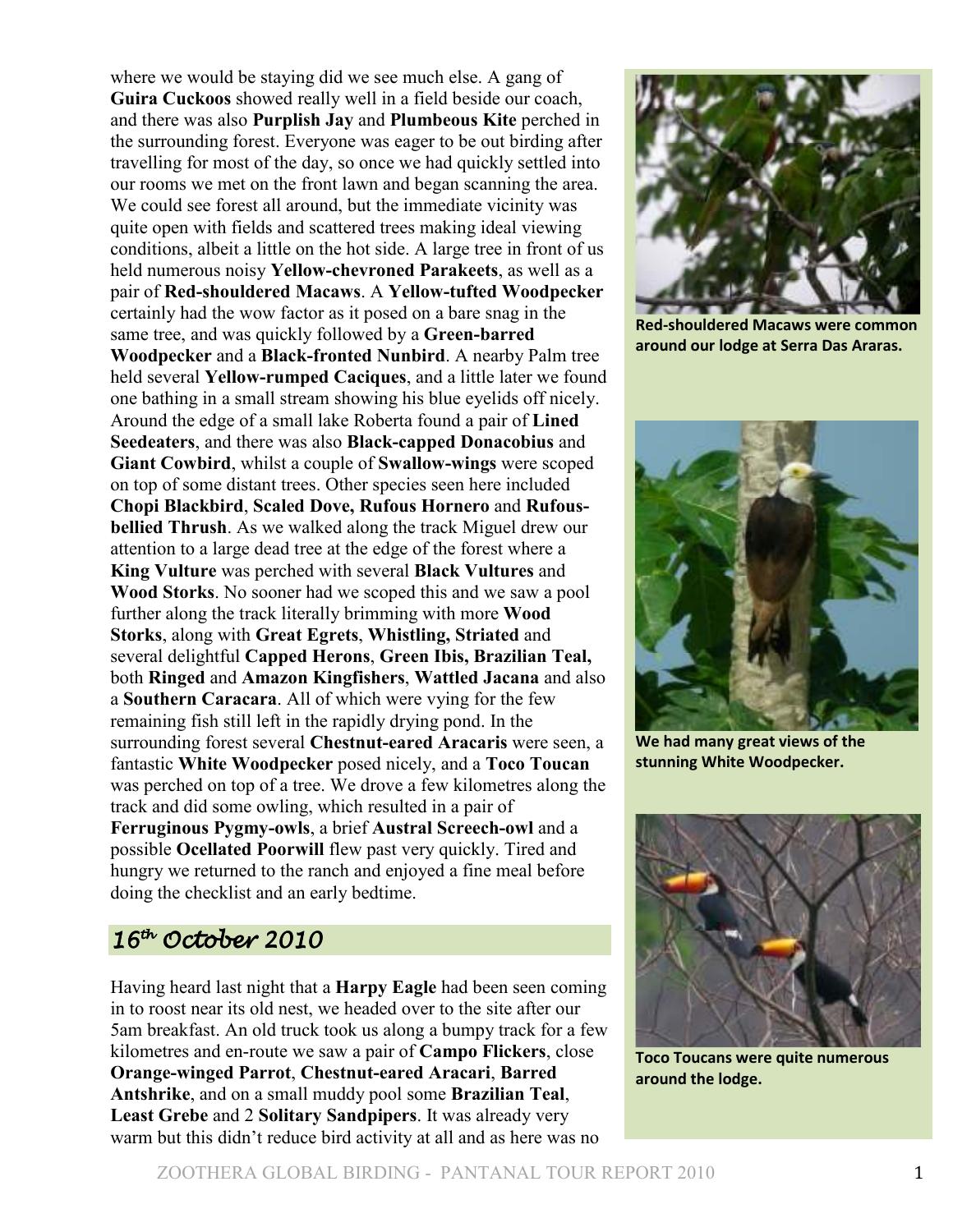sign of 'The Eagle' around the nest site we had to broaden our search. Although it is quite open forest you don't get a view of the surrounding terrain as it is a flat area so we had to search every big tree we could find in the hope of finding it. Of course there were plenty of other birds seen and we spent quite a while in an open clearing seeing **Plumbeous** and **Scaled Pigeons**, **Black-fronted Nunbird**, **Yellow-tufted Woodpecker**, **Masked Tityra**, **Moustached Wren**, **Magpie Tanager**, several **Lettered Aracaris**, a flock of **Greater Ani**, **Brown Jacamar**, **Whitebacked Fire-eye** and a brief **Tiny Hawk**. After a couple of hours checking all likely locations we headed back to the old nesting tree, seeing a confiding **Little Cuckoo**, **White-lined Tanager** and many **Thrush-like Wrens** along the way and Miguel headed further into the forest while we stayed in the shade. After quite a while he returned and suggested we return to the truck and head back to the lodge and as we began walking away he suddenly and rather urgently began pointing up to a large tree. Amazingly, sat on a branch in clear view was the Holy Grail in all its full glory, a magnificent **Harpy Eagle**. In stunned silence, scopes were trained on the beast, cameras clicked and then it finally sunk in. Everyone had the broadest grins imaginable and the comments of stunned appreciation followed! We watched it for maybe an hour as it preened, called, and intensely watched the forest floor below for prey. What a magnificent creature! Tearing ourselves away we headed back to the lodge at 11am, seeing a **Black-tailed Trogon** nearby and a **Greater Yellow-headed Vulture** circling overhead, and had time in the intense heat for a refreshing swim in the pool before an excellent lunch. All the while **Yellow-chevroned Parakeets** called and flew around the dining area, and a pair of very cute **Red-shouldered Macaws** showed really well. Around the gardens, Jose photographed an **Orange-backed Troupial**, a **Grey-headed Kite** flew over, and an obliging pair of **Yellowtufted Woodpeckers** were seen. After another swim, lunch and a siesta we met on the lawn and watched a flock of 50+ **Mississippi Kites** moving through and a **White Woodpecker** flew into a close tree. We then drove along the track, stopping to look at a pair of **Burrowing Owls** and a **Southern Screamer** before reaching the forest. We spent the late afternoon walking along the track seeing **Dusky-headed Parakeet**, **Grey-rumped Swift**, **Channel-billed Toucan**, at least 8 **Toco Toucans**, a few **Spix's Guans**, **Bat Falcon**, and finished off with a pair of **Pied Puffbirds**. With dark skies and the threat of a thunderstorm we returned back to the pousada by 6pm in readiness for another fine meal.

### $17<sup>th</sup>$  October 2010

After a night of heavy rain we awoke early to clearing skies and drove a few kilometres along the road to an open area. Here we had nice views of the spectacular **Blue-and-yellow Macaw**, as well as **Red-and-green Macaws** leaving their roost. The same



**A few Lettered Aracaris diverted our attention from the Harpy Eagle search.** 



**This Brown Jacamar gave superb views as it hawked for dragonflies in the forest. Check out the crazy eyes!**



**This confiding Little Cuckoo put on a great show just a few metres away from us.**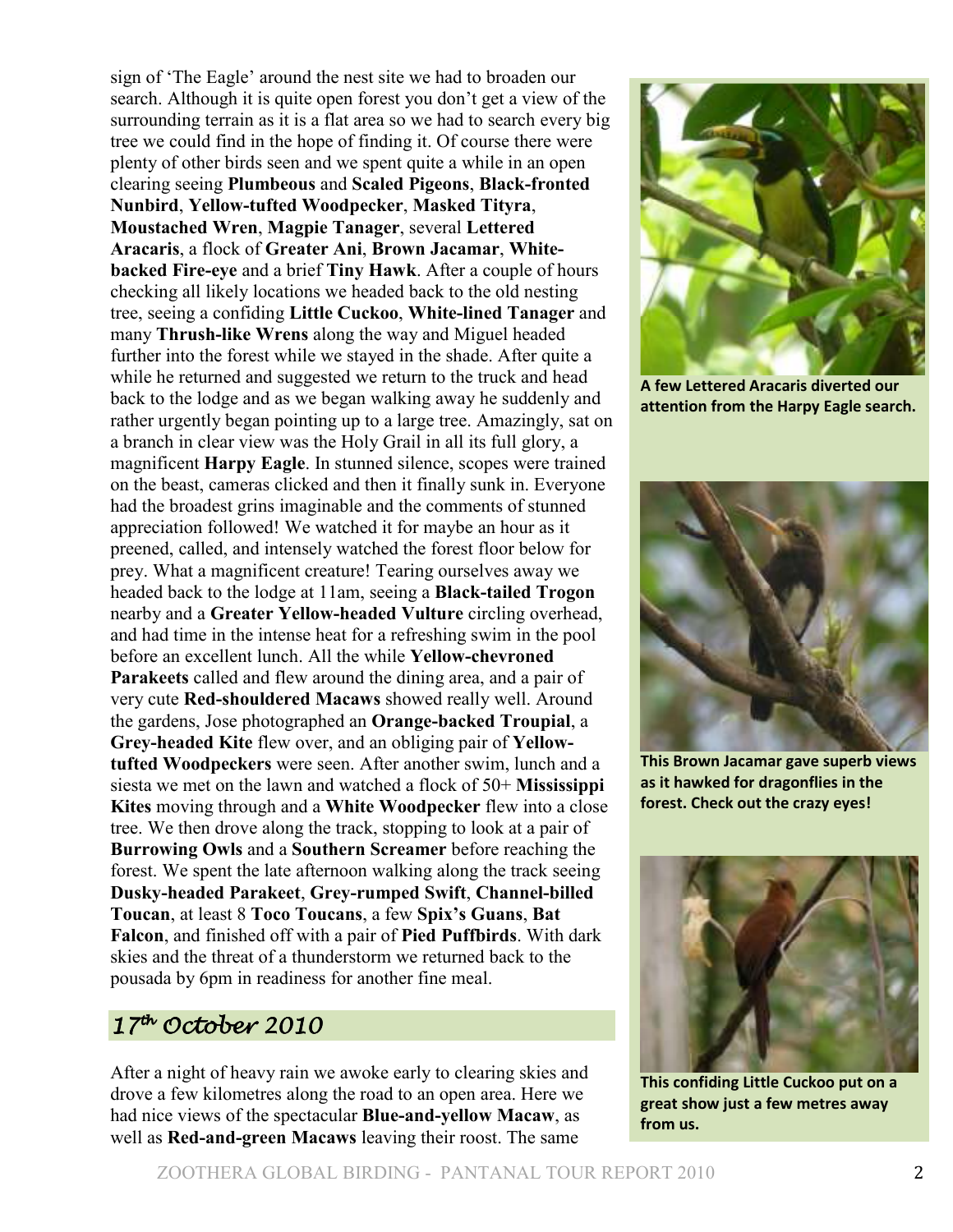area also had **Buff-necked Ibis**, **White-tipped Dove**, **Long-billed Starthroat** and **Orange-backed Troupial** as well, but a sudden heavy shower cut short our visit and we returned to the pousada for breakfast. Afterwards we decided to drive into the forest but took a minor detour as Miguel had heard a **Red-winged Tinamou** calling so we scanned the edge of the nearby forest and amazingly saw 3 birds walking around the field in the open. It was incredible to watch these birds feeding out in the open, totally untinamou-like! Whilst watching them we also picked up **Pale-vented Pigeon**, **Toco Toucan**, **Purplish Jay** and **Black-tailed Marmoset**. A few minutes later we had reached the forest and were soon watching **Bluecrowned Motmot, Dull-capped Attila**, a confiding **Blackthroated Antbird**, **Dark-billed Cuckoo** and **Dusky-headed Parakeet**, all without walking more than 20 yards from the bus. We followed a track for maybe a kilometre through good habitat and picked up a few goodies beginning with a nest-building **Shorttailed Pygmy-tyrant**, an amazingly confiding **Undulated Tinamou**, **Red-stained Woodpecker**, **Straight-billed Woodcreeper**, **Amazonian Antshrike**, and finishing off with a **Rusty-fronted Tody-flycatcher** and a superb **Pavonine Cuckoo** perched beside the road. By late morning we returned to the lodge, loaded the luggage onto the coach, had some lunch and set off on the drive to Pocone and the start of the Transpantaneira into the famous Pantanal. Along the way we saw **Swallow-tailed Kite**, a couple of **Greater Rheas** beside the road, and also a few **Snail Kites**. Once into the Pantanal it was obvious we were going to have a wonderful time as birds were everywhere and numerous, with either side of the road having marshy areas teeming with birds. A count of 24 **Rufescent Tiger-herons** is noteworthy, and we also had **Muscovy Duck**, **Jabiru**, **Buff-necked** and **Green Ibis**, **Greynecked Wood-rail**, a few **Sunbitterns**, **Capped** and **Cocoi Herons**, lots of **Limpkins** and **Black-collared Hawk**. The more bushy areas had **Chaco Chachalaca**, **Monk Parakeet**, and a couple of spectacular **Bare-faced Curassows**. As it got dark we began spotlighting from the coach with **South American Coati**, **Redbrocket** and **Marsh Deer**, **Brazilian Rabbit**, **Crab-eating Fox** and **Crab-eating Racoon**, **Spot-tailed Nightjar** and several **Common Pauraque**. We eventually arrived at our pousada by 8.30pm had a quick dinner and checklist before getting some well deserved rest after a long but successful day.

#### $18^{th}$  October 2010

Up early as usual and found the grounds of the lodge to be crammed with birds! At the feeders were numerous **Yellow-billed** and a single **Red-crested Cardinal**, **White-tipped Doves**, a few **Chaco Chachalacas**, **Bay-winged Cowbirds**, **Grey-crested Cachalote**, and a **Glittering-throated Emerald** amongst lots of other commoner species. The river was right next to our lodge and we could see a pair of **Bare-faced Curassows**, **Grey-necked** 



**It was amazing to see 3 Red-winged Tinamous feeding out in the middle of a field.** 



**It took a little while, but eventually we found this Pavonine Cuckoo calling from a low perch beside the road.** 



**Sunbittern is a very common species in the Pantanal. We had numerous close encounters with this superb species, especially during our boat trips.**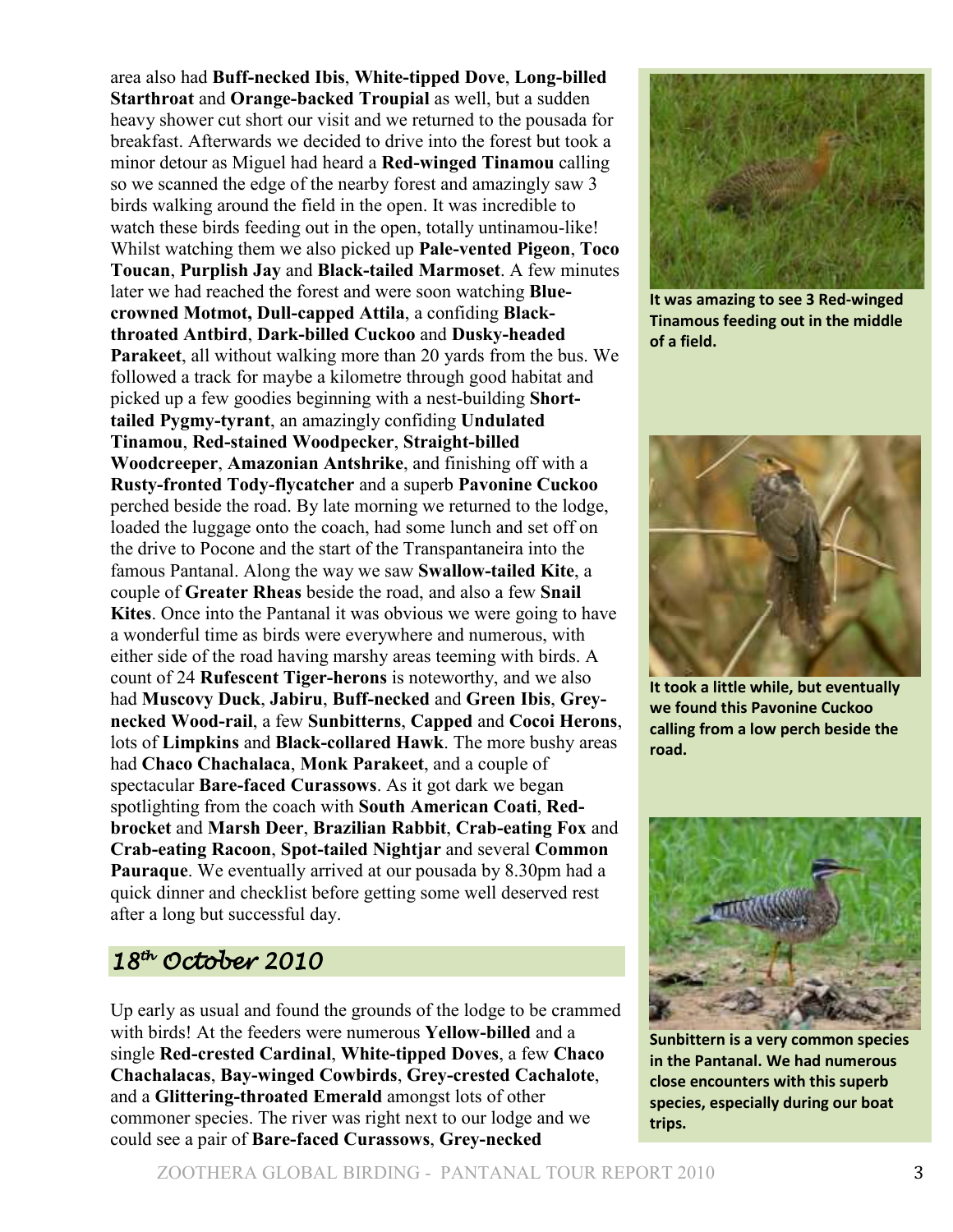**Woodrails** and several egrets along the sides. Back at the feeders and several **Purplish Jays**, **Giant Cowbirds** and **Saffron Finches** came in. A pair of **Blue-fronted Parrots** joined the **Monk** and **Yellow-chevroned Parakeets** in a big tree in the garden, whilst a **Rufescent Tiger-heron** hunted in the small pond. It was with much anticipation that we boarded our boats and headed along the river on what turned out to be a fantastic bird-filled adventure. First up was a **Solitary Sandpiper** feeding next to a **White-rumped Sandpiper**, then we had **Greyish Saltator**, **Blue-throated Piping-guan**, **Solitary Cacique** and **Blue-crowned Trogon**, in between excellent photographic opportunities of numerous **Sunbitterns**, **Ringed**, **Green** and **Amazon Kingfishers**. The overcast still conditions and cool weather made it a very pleasurable experience and the birds showed amazingly well. Next up was a confiding **Black-backed Water-tyrant**, followed by **Boat-billed Heron**, **Band-tailed Antbird**, **Pale-legged Hornero**, **Little Blue Heron**, several huge **Jabiru**, **Roseate Spoonbill**, **Lesser Kiskadee**, and lots of previously seen species. We returned for breakfast at 9am and then set out for a walk into the nearby forest turning up yet more new species. We began with **Rufous-fronted Thornbird**, **Whitewinged Becard**, **Mato Grosso Antbird** and a **Rusty-backed Antwren**, before continuing our good luck with a pair of **Whitelored Spinetails**, **Buff-bellied Hermit**, **Variable** (formerly called **Epaulet**) **Oriole**, **Forest Elaenia**, **Little Woodpecker**, **Large-billed Antwren**, **Hooded Tanager**, **Rufous Cassiornis**, **Pearly-vented Tody-tyrant**, and finishing off an excellent session with our first **Narrow-billed Woodcreeper**.

We had a fine lunch and one last look at all the birds visiting the feeders then set off back towards the Transpantaneira. But we only drove maybe 200m before Miguel heard a **Chotoy Spinetail** calling so we jumped off the bus and had a good look at it. In the process we also saw **Greater Thornbird**. The rest of the afternoon was spent driving to Porto Joffre stopping frequently to observe the birds at the numerous roadside marshes. A **Longtailed Ground-dove** was new to begin with, as was **Chestnutbellied Guan**, **Rusty-collared Seedeate**r, **Scarlet-headed Blackbird**, **White-eyed Parakeet** and the amazing **Hyacinth Macaw**, several of which were perched around a bare tree. There were numerous other species and we had fine looks at **Jabiru**, **Plumbeous** and **Green Ibis**, **Southern Screamer**, **American Pygmy Kingfisher**, **Black-collared Hawk**, **Lesser Yellowheaded Vulture**, lots of egrets and herons and it was a very enjoyable if a little bumpy journey to the end of the road. Here we were greeted by several more **Hyacinth Macaws** in the extensive grounds of our hotel located on the banks of the Pixaim River.



**Another really common species is the beautiful Rufescent Tiger-heron** 



**This Rusty-backed Antwren showed well In the dry forest close to the lodge.** 



**Jabiru was easily seen and often very approachable during our boat trips.**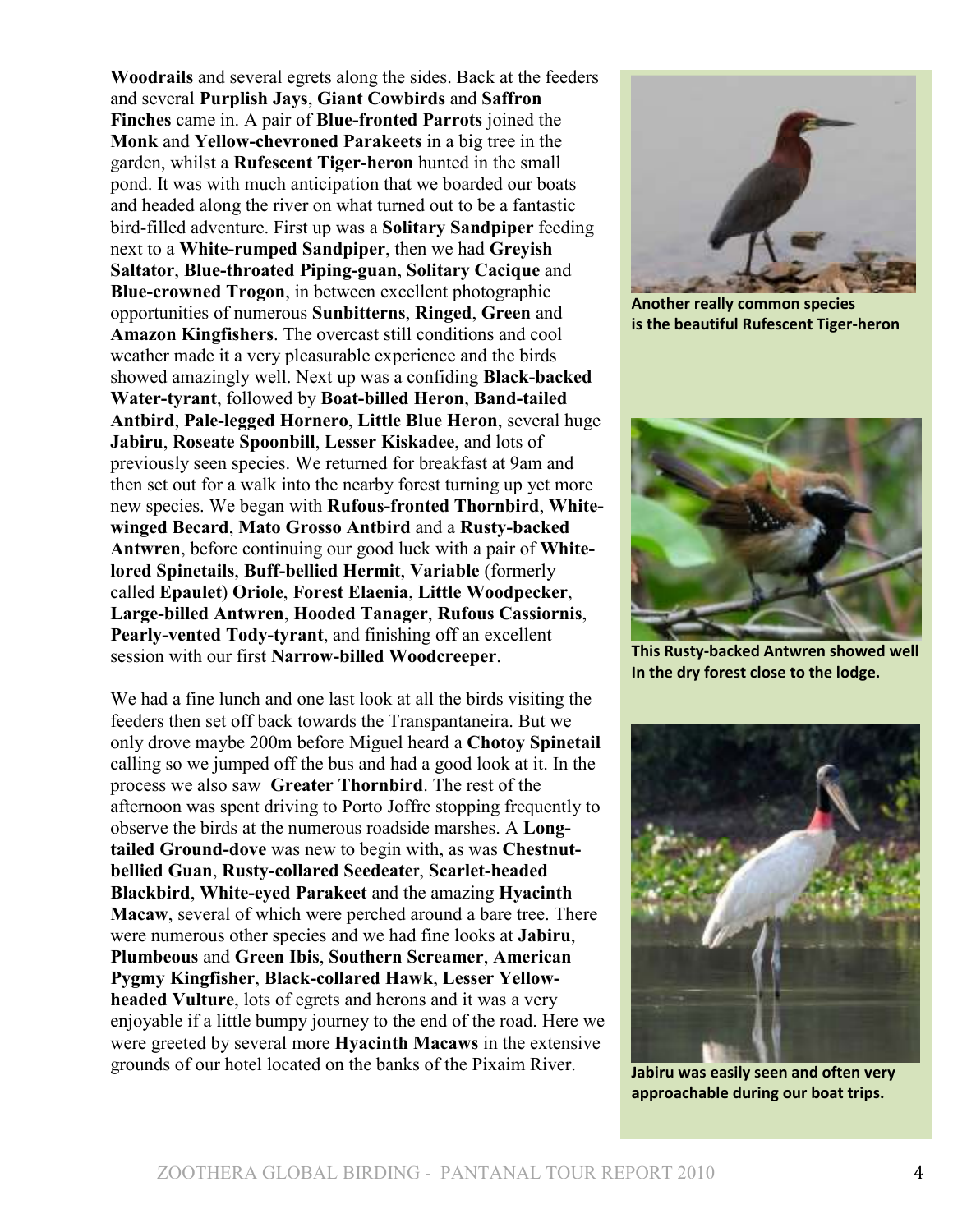## $19^{th}$  October 2010

The weather which had recently been quite cool and overcast suddenly changed today into the more familiar hot and clear conditions one normally expects here. Soon after first light we were checking out the large marsh at the edge of the gardens. New additions to our list were **Pied Lapwing**, **Collared Plover**, **Pectoral Sandpiper** and **Bare-faced Ibis**. We also enjoyed close views of **Solitary** and **White-rumped Sandpipers**, as well as the noisy **Hyacinth Macaws** in the garden. After breakfast we drove a short distance to the nearby forest and walked for a few kilometres. Almost immediately we had **Fawn-breasted Wren**, **Greater Thornbird** and **Rufoustailed Jacamar**, before walking along a track. More **Hyacinth Macaws** were found checking out some nesting holes in a large tree, and there was also **Striped Cuckoo**, **Lesser Seedfinch**, **White-tailed Goldenthroat**, **Crested Oropendola**, **Fuscous Flycatcher** and **Green-barred Woodpecker**. After a swim and lunch we went on a boat ride along the Cuiaba River and the cooling breeze was a welcome relief from the hot, sunny conditions! Our primary aim was to search for **Jaguar** which sometimes rests beside the river in the heat of the day along the riverbank and after searching for nearly 3 hours we spotted one walking sedately beside the river. Sound easy right? Well it definitely isn't! We lucked right in with a confiding female out hunting Caiman and which seemed totally oblivious to our presence. For over an hour and a half we followed her on her afternoon hunting foray and we were extremely privileged to have this small insight into the life of this top predator. Also seen were **Large-billed** and **Yellow-billed Terns**, **Band-tailed Antbird**, several parties of **Giant River Otters** including one very close family, and **White-lipped Peccaries**.

#### 20th October October 2010

We began the day with a walk through the nearby forest which turned out to be a little quiet. Yet we managed to find a nice **Crane Hawk** and **Ashy-headed Greenlet** quite quickly. A **White-wedged Piculet** was a little tougher to spot in a tangle of vines and disappeared a little quicker than we would have wanted. Nearby **Forest Elaenia** and **Dull-capped Attila** kept the ball rolling, followed by **Black-tailed Tityra** and a pair of **Little Woodpeckers**. A nice open area gave us **Lesser Seedfinch** and **Rusty-collared Seedeater** but not a lot else so we decided to drive along the Transpantaneira a few kilometres and check out a marsh. Almost immediately a **Grey-breasted Crake** called but we could not tease it out into the open. Then a pair of **Masked Gnatcatchers** showed well, as did a **Large Elaenia** before the heat got too much and we returned to the hotel for another swim and siesta before lunch. Some of us



**Well it doesn't get much better than this! Watching this Jaguar hunting Caiman along the riverbank was something none of us will ever forget.**



**Several groups of Giant River Otter were found during our afternoon boat ride.** 

**This Solitary Sandpiper was present beside our lodge with several other waders. A Caiman can just be seen in the background.**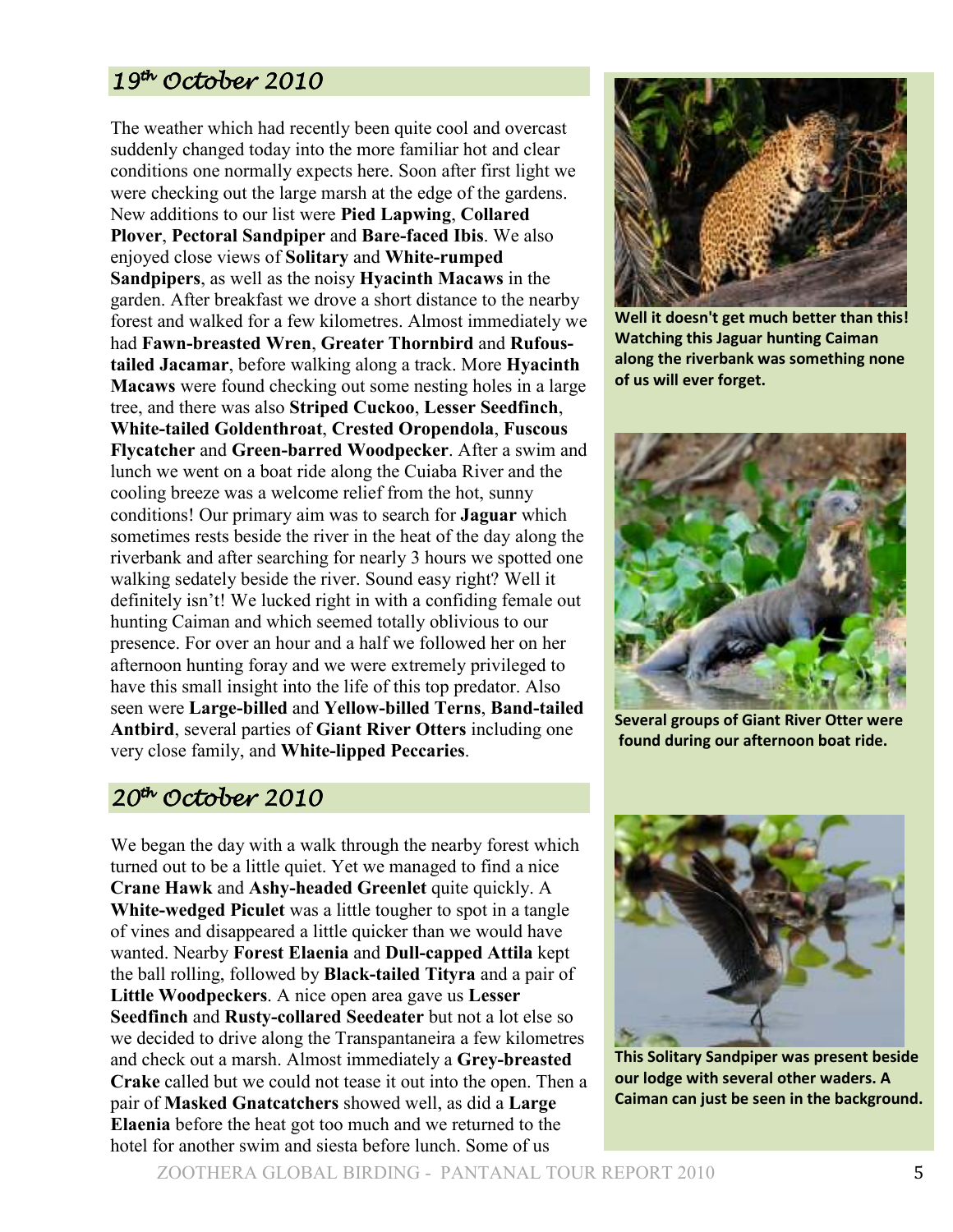checked out the lagoon in the garden and were treated to amazingly close views of **Lesser Yellowlegs**, 2 **Pectoral Sandpipers**, 3 **Solitary Sandpipers** and a **White-rumped Sandpiper**, plus a **Pied Lapwing** as well. Several **Jabirus** were also present, as well as **Wattled Jacana**, **Bare-faced Ibis**, numerous **Striated Herons** and **White-headed Marsh-tyrant** amongst others. The **Hyacinth Macaws** were still present outside of our rooms and gave cripplingly close views, whilst **Large-billed** and **Yellow-billed Terns** patrolled the Cuiaba River. After lunch we drove back along the Transpantaneira, stopping frequently for photo opportunities at **Black-collared Hawk**, **Southern Screamers** with chicks, **Sunbittern**, our first **Maguari Storks**, **Chestnut-eared Aracaris** and **Marsh Deer** before arriving at Pusada Santa Thereza once again. With just a little daylight left we met on the riverbank to watch the sunset and waited until several **Band-tailed** and a single **Nacunda Nighthawk** appeared.

## $21<sup>*</sup>$  October 2010

Another boat trip along the Pixaim River, this time in the opposite direction to our previous visit produced a number of close sightings. We began with a pair of **Rusty-backed Spinetails** building a nest over the water. Of course there were numerous **Caimans** and **Capybaras** present, but this time we picked up another new animal in the shape of a group of **Blackand-gold Howler Monkeys** thanks to Les. A couple of **Iguanas** and an unidentified snake poking its head out of a hole in the riverbank added variety to a heady cocktail of sightings. There were numerous other stops for many confiding species of bird including **Blue-throated Piping Guan**, **Cocoi Heron**, **Jabiru**, **Roseate Spoonbill**, **Ringed Kingfisher**, **Sunbittern**, **Little Blue Heron**, **Limpkin** and others. But we also added **Redthroated Piping-guan**, and others. But the undoubted highlight was a very confiding **Sungrebe** watched for 20 minutes feeding along the edge of the river in a rather open section of water. After breakfast we walked into the forest in the hope of finding a **Great Potoo** without any luck, but major compensation came in the shape of a male **Helmeted Manakin** that appeared on cue and flew into a bare tree. We also saw a pair of **Rufous-tailed Jacamars**, **Hooded Tanager** and **Red-eyed Vireo** before returning to the lodge. The rest of the day was mainly spent travelling up to Chapada dos Guimares although the sheer number of roadside birds was way too tempting and we made a lot of stops for photos along the way. Miguel took us to another pousada for a quick detour which added **Nanday** and **Bluecrowned Parakeets** to our lists, and there was also a pair of **Campo Flickers** as well. The driveway also had **Golden-green Woodpecker**, but only a few people had a glimpse of **Palecrested Woodpecker**. Back on the last section of the



**Hyacinth Macaw is the largest of its family in the world and one of the stars of any Pantanal tour.** 



**We enjoyed great views of this Sungrebe from our boat along the Pixaim River.** 



**Blue-throated Piping-guan was seen several times along rivers in the Pantanal.**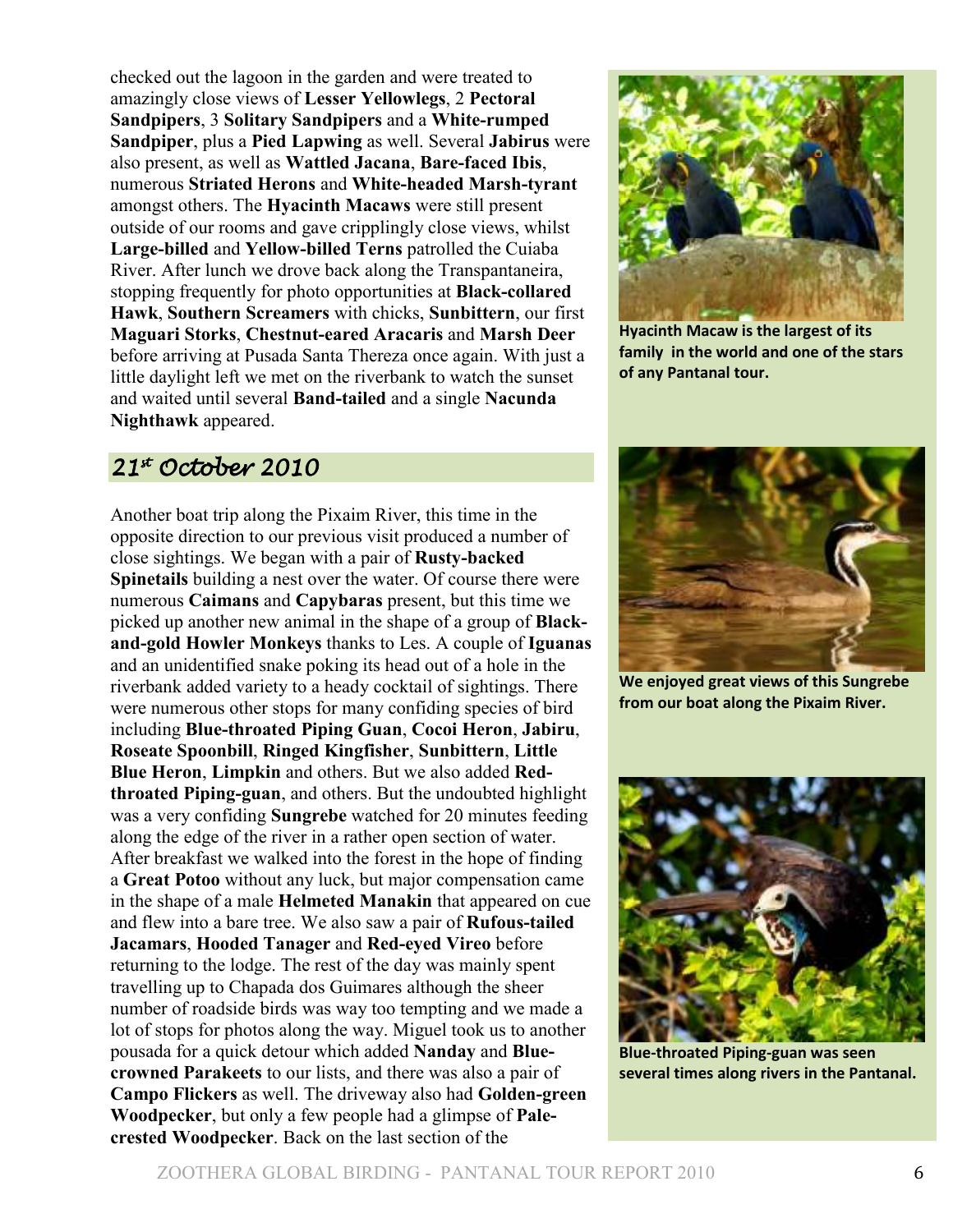Transpantaneira we saw all the usual suspects but particularly nice were **Plumbeous Ibis**, **Sunbittern**, **Capped Herons**, **Whitebellied Seedeater**, **Scarlet-hooded Blackbirds**, **Greater Rheas** etc. We returned to Pocone and up onto the escarpment and to Chapada dos Guimares National Park where we were to stay for 2 nights and eventually reached the pousada at 8pm.

### 22nd October October 2010

A **Nacunda Nighthawk** flying over the lodge just after daybreak got proceedings off to a good start, followed by a few **Redshouldered Macaws** in the garden. After breakfast we drove back out of the National Park, seeing a couple of **Red-winged Tinamous** along the way and headed to a dirt road through typical cerrado habitat. We spent the next few hours walking along and scanning the tops of the low vegetation. Birds frequently appeared perched on top of prominent bushes and we soon had **White-rumped Tanager**, **White-eared Puffbird** and **Black-throated Saltator** in our bins. Then a pair of superb **Curlcrested Jays** flew across the road and landed in a tree right in front of us. As the day warmed up a slight breeze kept us going and we had the first of four species of **Elaenia** to be seen today in the shape of a **Plain-crested** which posed nicely a few metres away, followed by a **Lesser Elaenia** moments later, and later in the day **Forest** and **Yellow-bellied**. Another flurry of new birds came then, with male **Plumbeous Seedeater**, cracking **Rufouswinged Antshrike**, **Red-crested Finch**, **Grassland Sparrow** and a **White-banded Tanager**. A side track was then followed and we saw some **Tapir** tracks in the sand, as well as **Glitteringbellied Emerald**, the endemic **Chapada Flycatcher** and a pair of **Rusty-backed Antwrens**. Driving back out of here a **Grey Monjita** posed nicely beside the bus before we headed into the park once again and followed a path down to view the waterfall at the head of a spectacular **canyon**. A **Great Dusky Swift** and **Cliff/Swallow Flycatcher** were seen before we took lunch in the restaurant. From our vantage point we enjoyed the fine view and delicious meal, along with **Coal-crested Finch**, **Biscutate Swift**, another **White-eared Puffbird** before walking back up to the bus, seeing a pair of **Crested Black-tyrants** along the way. Our next port of call was a fine section of Amazonian gallery forest where **Buff-throated Saltator**, **Wing-barred Piprites**, **Palebreasted Thrush**, **Variegated Flycatcher**, **White-shouldered Tanager**, **Swallow Tanager** and **Blue Dacnis** were nice additions to our list. We returned to the lodge around 4pm and enjoyed the birds around the garden and a bit of a rest before heading out into the woodland behind the lodge. Calling **Common Potoo**, **Rufous** and **Little Nightjars** were unresponsive, but a **Tropical Screech-owl** looked quite good in the spotlight.



**Rufous-winged Antshrike inhabits the cerrado habitat and a pair showed very well during our tour.**



**It's always nice to see the superb White-eared Puffbird, especially when sipping cold drinks from a restaurant!** 



**Chestnut-eared Aracari was quite common but still spectacular.**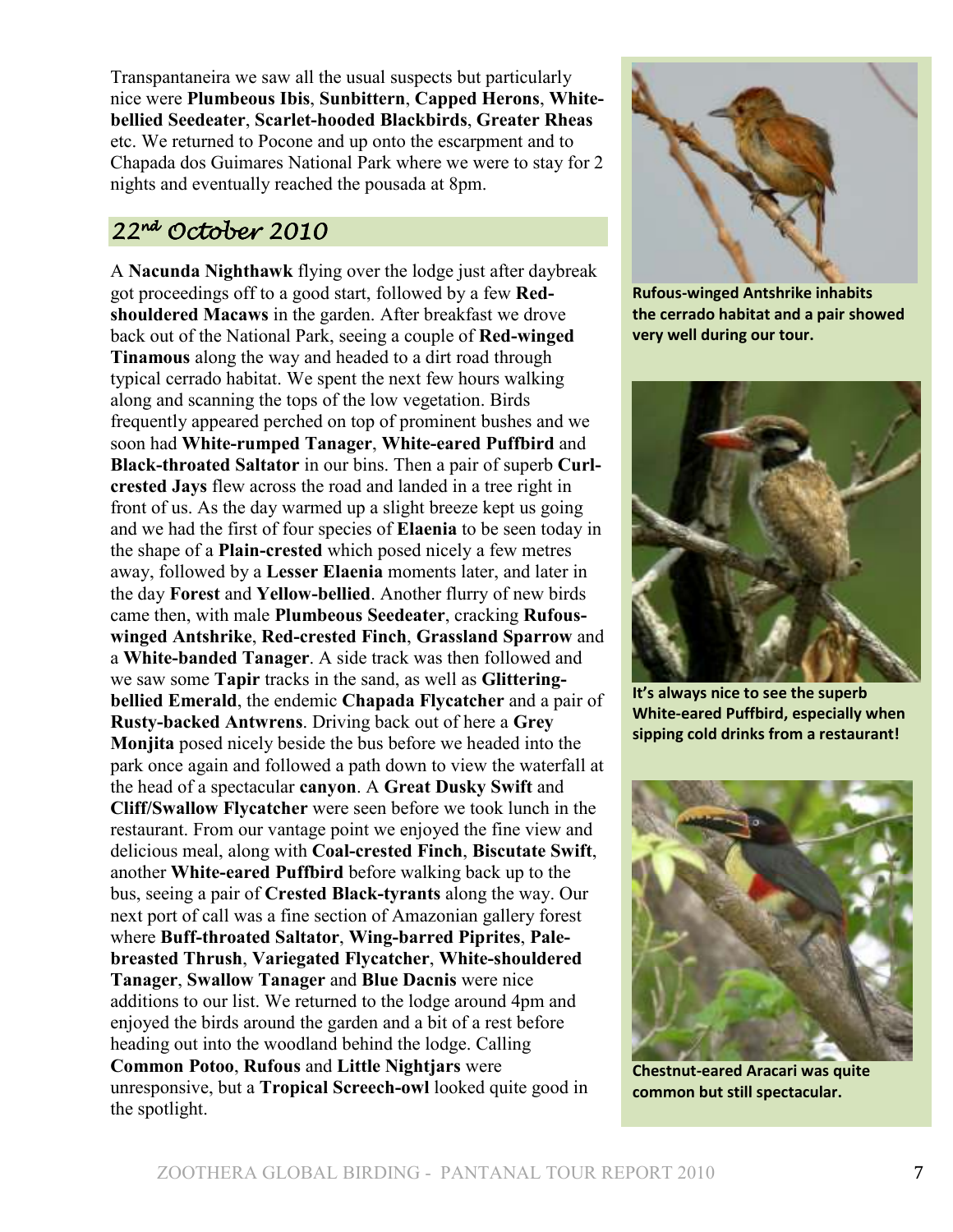## 23rd October 2010

It was a rather delayed start as we woke to heavy rain for the first 2 hours of daylight, so had to scan the surrounding area of the lodge from the shelter of our veranda which resulted in our first **Wedge-tailed Grass-finch** and nice views of a **Narrow-billed Woodcreeper**. But the weather eventually cleared and we walked along the track into the forest seeing **Green-barred Woodpecker**, **Grey-headed Tanager**, **Large-billed Antwren**, **Rufous-tailed Jacamar**, **Blue-crowned Trogon** and **Purplethroated Euphonia**, but a calling **Pheasant Cuckoo** remained just a voice in the distance. Meanwhile John and Peter who had remained at the lodge had close views of a **Planalto Hermit** feeding on the flowers beside the swimming pool, **Red-legged Seriema** and **Black-crowned Tityra**. We had to say goodbye to Jose who had an earlier flight back to Madrid before the rest of us transferred to Cuiaba for lunch and our respective flights and the end of a very successful tour.

Many thanks to Miguel for his expert guiding and organisation and to his assistant Paula, and of course our excellent driver Manoel.



**We had very nice close views of this Narrow-billed Woodcreeper beside our swimming pool at Chapada dos Guimares.** 

Nick Bray

# **BIRDLIST FOR PANTANAL 2010**

| <b>SPECIES</b> |                          | <b>SCIENTIFIC NAME</b>    |
|----------------|--------------------------|---------------------------|
|                | <b>Undulated Tinamou</b> | Crypturellus undulatus    |
| 2              | Red-winged Tinamou       | Rhynchotus rufescens      |
| 3              | <b>Greater Rhea</b>      | Rhea Americana            |
| 4              | Least Grebe              | Tachybaptus dominicus     |
| 5              | Neotropic Cormorant      | Phalacrocorax brasilianus |
| 6              | Anhinga                  | Anhinga anhinga           |
| 7              | Southern Screamer        | Chauna torquata           |
| 8              | <b>Muscovy Duck</b>      | Cairina moschata          |
| 9              | <b>Brazilian Teal</b>    | Amazonetta brasiliensis   |
| 10             | <b>Whistling Heron</b>   | Syrigma sibilatrix        |
| 11             | Snowy Egret              | Egretta thula             |
| 12             | Little Blue Heron        | Egretta caerulea          |
| 13             | Capped Heron             | Pilherodius pileatus      |
| 14             | Cocoi Heron              | Ardea cocoi               |
| 15             | <b>Great Egret</b>       | Ardea alba                |

ZOOTHERA GLOBAL BIRDING - PANTANAL TOUR REPORT 2010 8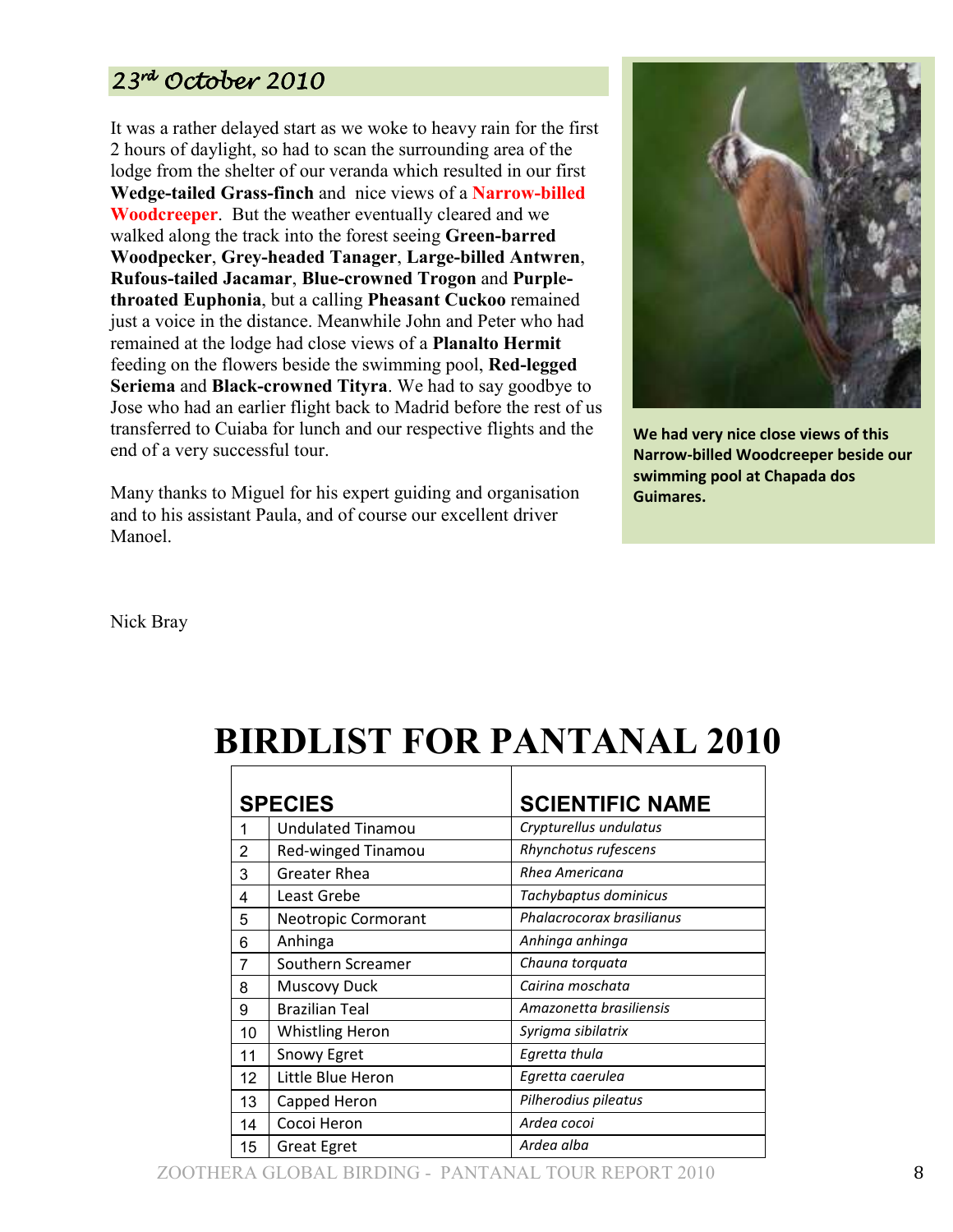| 16 | Cattle Egret                         | <b>Bubulcus ibis</b>            |
|----|--------------------------------------|---------------------------------|
| 17 | <b>Striated Heron</b>                | <b>Butorides striatus</b>       |
| 18 | <b>Black-crowned Night-Heron</b>     | Nycticorax nycticorax           |
| 19 | <b>Boat-billed Heron</b>             | Cochlearius cochlearius         |
| 20 | Rufescent Tiger-Heron                | Tigrisoma lineatum              |
| 21 | <b>Bare-faced Ibis</b>               | Phimosus infuscatus             |
| 22 | Plumbeous Ibis                       | Theristicus caerulescens        |
| 23 | <b>Buff-necked Ibis</b>              | Theristicus caudatus            |
| 24 | Green Ibis                           | Mesembrinibis cayennensis       |
| 25 | Roseate Spoonbill                    | Ajaia ajaja                     |
| 26 | <b>Wood Stork</b>                    | Mycteria americana              |
| 27 | Maguari Stork                        | Ciconia maguari                 |
| 28 | Jabiru                               | Jabiru mycteria                 |
| 29 | <b>Black Vulture</b>                 | Coragyps atratus                |
| 30 | <b>Turkey Vulture</b>                | Cathares aura                   |
| 31 | Lesser Yellow-headed Vulture         | Cathartes burrovianus           |
| 32 | <b>Greater Yellow-headed Vulture</b> | Cathartes melambrotos           |
| 33 | King Vulture                         | Sarcoramphus papa               |
| 34 | Gray-headed Kite                     | Leptodon cayanensis             |
| 35 | <b>Swallow-tailed Kite</b>           | Elanoides forficatus            |
| 36 | Snail Kite                           | Rostrhamus sociabilis           |
| 37 | Mississippi Kite                     | Ictinia mississippiensis        |
| 38 | Plumbeous Kite                       | Ictinia plumbea                 |
| 39 | <b>Tiny Hawk</b>                     | Accipiter superciliosus         |
| 40 | <b>Crane Hawk</b>                    | Geranospiza caerulescens        |
| 41 | <b>Great Black-Hawk</b>              | Buteogallus urubitinga          |
| 42 | Savanna Hawk                         | <b>Buteogallus meridionalis</b> |
| 43 | <b>Black-collared Hawk</b>           | <b>Busarellus nigricollis</b>   |
| 44 | Roadside Hawk                        | <b>Buteo magnirostris</b>       |
| 45 | White-tailed Hawk                    | <b>Buteo albicaudatus</b>       |
| 46 | Harpy Eagle                          | Harpia harpyja                  |
| 47 | Southern Caracara                    | Caracara plancus                |
| 48 | Yellow-headed Caracara               | Milvago chimachima              |
| 49 | Laughing Falcon                      | Herpetotheres cachinnans        |
| 50 | <b>Collared Forest-falcon</b>        | Micrastur semitorquatus         |
| 51 | American Kestrel                     | Falco sparverius                |
| 52 | <b>Bat Falcon</b>                    | Falco rufigularis               |
| 53 | Chaco Chachalaca                     | Ortalis canicollis              |
| 54 | <b>Chestnut-bellied Guan</b><br>E    | Penelope ochrogaster            |
| 55 | Spix's Guan                          | Penelope jacquacu               |
| 56 | <b>Blue-throated Piping-Guan</b>     | Pipile cumanensis               |
| 57 | Red-throated Piping-Guan             | Pipile cujibi                   |
| 58 | <b>Bare-faced Curassow</b>           | Crax fasciolata                 |
| 59 | Gray-breasted Crake                  | Laterallus exilis               |
| 60 | Grey-necked Wood-Rail                | Aramides cajanea                |
| 61 | American Purple Gallinule            | Porphyrio martinicus            |
| 62 | Sungrebe                             | Heliornis fulica                |
|    |                                      | Eurypyga helias                 |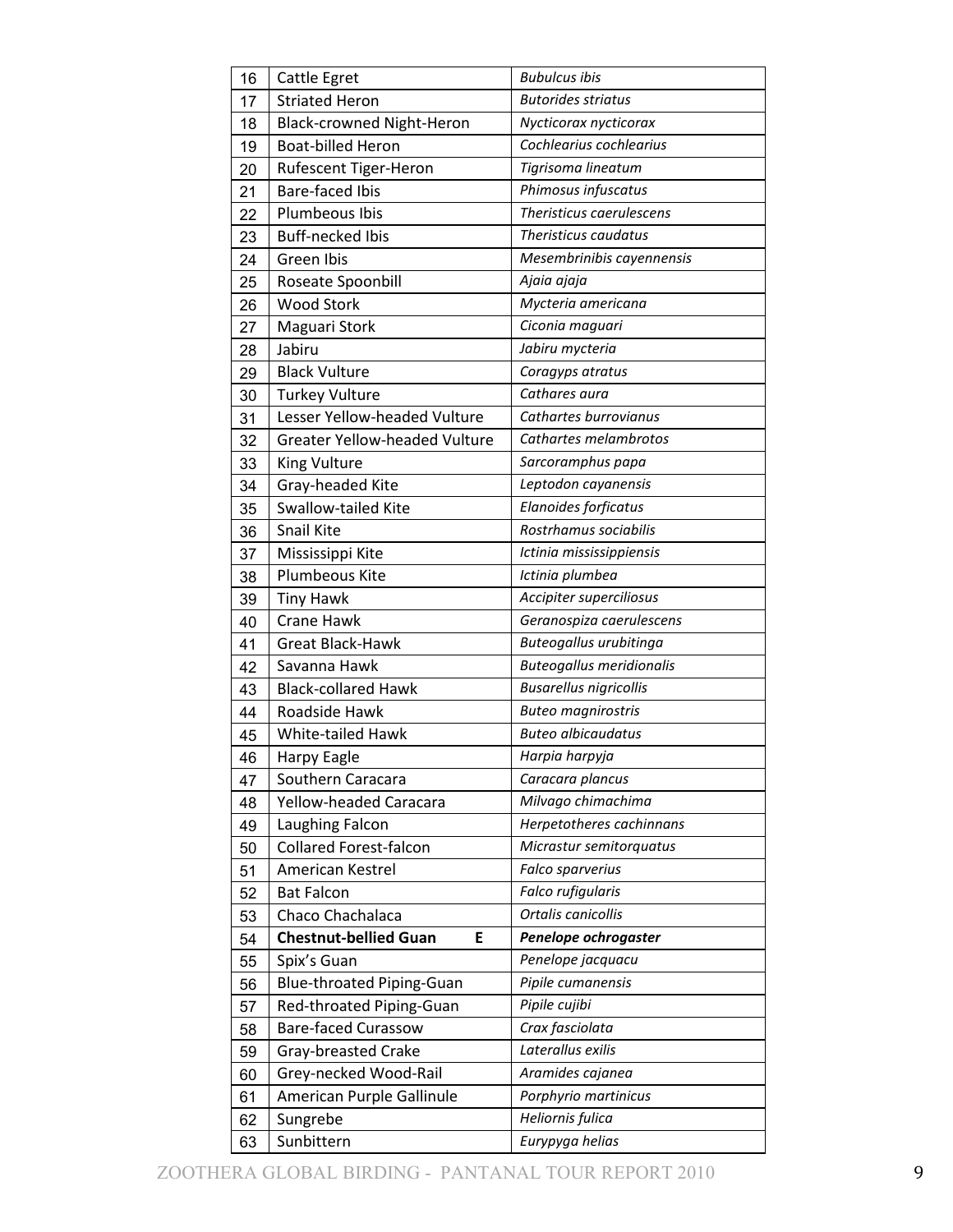| 64  | Limpkin                      | Aramus guarauna            |
|-----|------------------------------|----------------------------|
| 65  | Red-legged Seriema           | Cariama cristata           |
| 66  | Wattled Jacana               | Jacana jacana              |
| 67  | Lesser Yellowlegs            | Tringa flavipes            |
| 68  | Solitary Sandpiper           | Tringa solitaria           |
| 69  | Spotted Sandpiper            | Tringa macularia           |
| 70  | White-rumped Sandpiper       | Calidris fuscicollis       |
| 71  | Baird's Sandpiper            | Calidris bairdii           |
| 72  | Pectoral Sandpiper           | Calidris melanotos         |
| 73  | <b>Collared Plover</b>       | Charadrius collaris        |
| 74  | <b>Pied Lapwing</b>          | Vanellus cayanus           |
| 75  | Southern Lapwing             | Vanellus chilensis         |
| 76  | Large-billed Tern            | Phaetusa simplex           |
| 77  | Yellow-billed Tern           | Sterna superciliaris       |
| 78  | <b>Black Skimmer</b>         | Rynchops niger             |
| 79  | <b>Rock Dove</b>             | Columba livia              |
| 80  | <b>Scaled Pigeon</b>         | Columba speciosa           |
| 81  | Picazuro Pigeon              | Columba picazuro           |
| 82  | Pale-vented Pigeon           | Columba cayennensis        |
| 83  | Plumbeous Pigeon             | Columba plumbea            |
| 84  | <b>Scaled Dove</b>           | Columbina squammata        |
| 85  | Ruddy Ground-Dove            | Columbina talpacoti        |
| 86  | Picui Ground-Dove            | Columbina picui            |
| 87  | Long-tailed Ground-Dove      | Uropelia campestris        |
| 88  | White-tipped Dove            | Leptotila verreauxi        |
| 89  | Gray-fronted Dove            | Leptotila rufaxilla        |
| 90  | <b>Hyacinth Macaw</b>        | Anodorhynchus hyacinthinus |
| 91  | <b>Blue-and-yellow Macaw</b> | Ara ararauna               |
| 92  | Red-and-Green Macaw          | Ara chloropterus           |
| 93  | <b>Red-shouldered Macaw</b>  | Ara nobilis                |
| 94  | <b>Blue-crowned Parakeet</b> | Aratinga acuticaudata      |
| 95  | White-eyed Parakeet          | Aratinga leucophthalmus    |
| 96  | Dusky-headed Parakeet        | Aratinga weddellii         |
| 97  | Peach-fronted Parakeet       | Aratinga aurea             |
| 98  | Nanday Parakeet              | Nandayus nenday            |
| 99  | Monk Parakeet                | Myiopsitta monachus        |
| 100 | Yellow-chevroned Parakeet    | Brotogeris chiriri         |
| 101 | <b>Blue-headed Parrot</b>    | Pionus menstruus           |
| 102 | <b>Scaly-headed Parrot</b>   | Pionus maximiliani         |
| 103 | <b>Blue-fronted Parrot</b>   | Amazona aestiva            |
| 104 | Orange-winged Parrot         | Amazona amazonica          |
| 105 | Dark-billed Cuckoo           | Coccyzus melacoryphus      |
| 106 | Squirrel Cuckoo              | Piaya cayana               |
| 107 | Little Cuckoo                | Piaya minuta               |
| 108 | Greater Ani                  | Crotophaga major           |
| 109 | Smooth-billed Ani            | Crotophaga ani             |
| 110 | Guira Cuckoo                 | Guira guira                |
| 111 | <b>Striped Cuckoo</b>        | Tapera naevia              |
|     |                              |                            |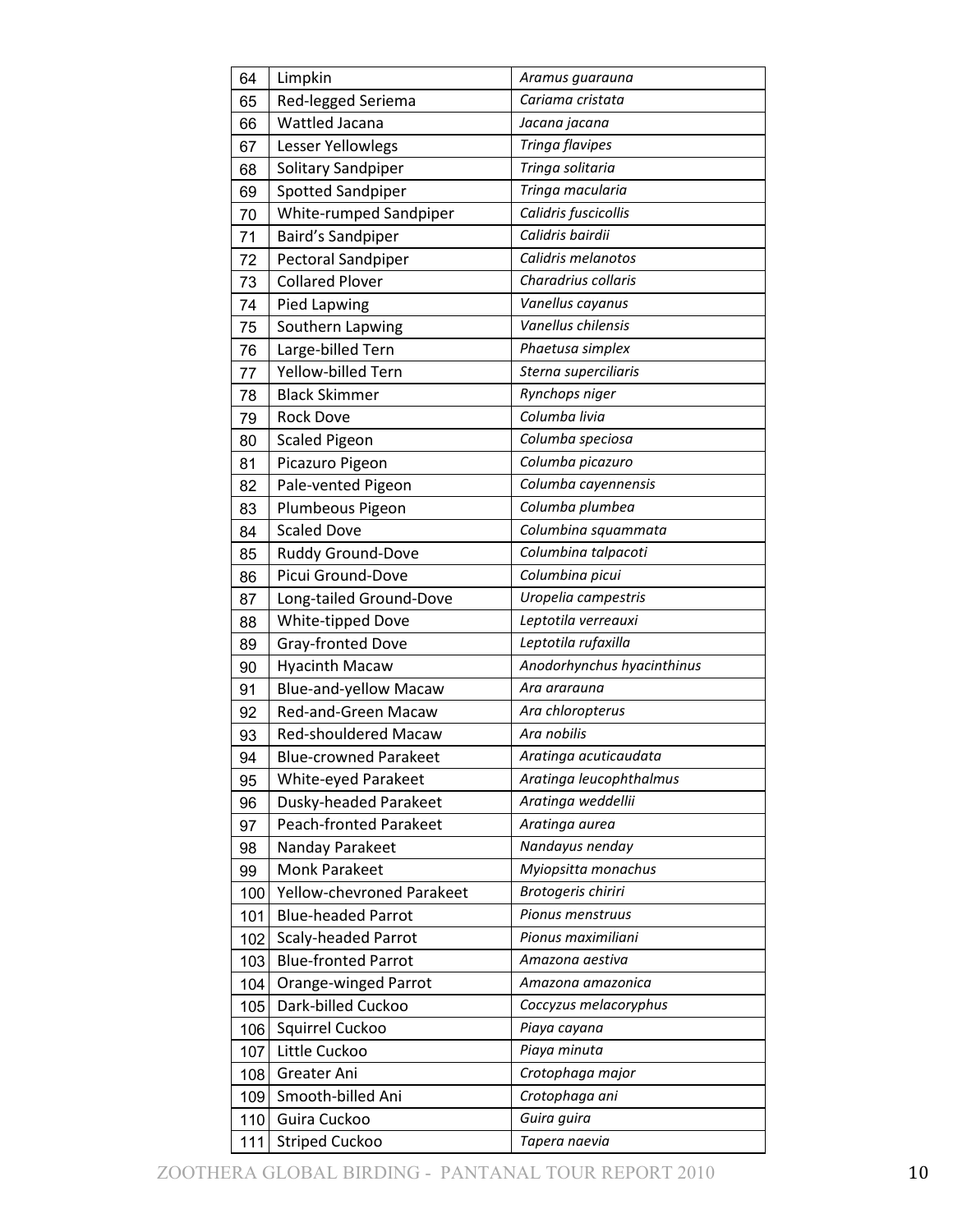| 112 | Pavonine Cuckoo              | Dromococcyx pavoninus      |
|-----|------------------------------|----------------------------|
| 113 | <b>Tropical Screech-Owl</b>  | Otus choliba               |
| 114 | <b>Austral Screech-Owl</b>   | Otus usta                  |
| 115 | Great Horned Owl             | <b>Bubo virginianus</b>    |
| 116 | Ferruginous Pygmy-Owl        | Glaucidium brasilianum     |
| 117 | <b>Burrowing Owl</b>         | Speotyto cunicularia       |
| 118 | <b>Common Potoo</b>          | Nyctibius griseus          |
| 119 | <b>Band-tailed Nighthawk</b> | Nyctiprogne leucopyga      |
| 120 | Nacunda Nighthawk            | Podager nacunda            |
| 121 | Pauraque                     | Nyctidromus albicollis     |
| 122 | <b>Ocellated Poorwill</b>    | Nyctiphrynus ocellatus     |
| 123 | Rufous Nightjar              | Caprimulgus rufus          |
| 124 | Spot-tailed Nightjar         | Caprimulgus maculicaudus   |
| 125 | Little Nightjar              | Caprimulgus parvulus       |
| 126 | <b>Great Dusky Swift</b>     | Cypseloides senex          |
| 127 | <b>Biscutate Swift</b>       | Streptoprocne biscutate    |
| 128 | Gray-rumped Swift            | Chaetura cinereiventris    |
| 129 | Planalto Hermit              | Phaethornis pretrei        |
| 130 | <b>Buff-bellied Hermit</b>   | Phaethornis subochraceus   |
| 131 | White-vented Violet-ear      | Colibri serrirostris       |
| 132 | <b>Black-throated Mango</b>  | Anthracothorax nigricollis |
| 133 | Glittering-bellied Emerald   | Chlorostilbon aureoventris |
| 134 | Fork-tailed Woodnymph        | Thalurania furcata         |
| 135 | White-tailed Goldenthroat    | Polytmus guainumbi         |
| 136 | Glittering-throated Emerald  | Amazilia fimbriata         |
| 137 | Long-billed Starthroat       | Heliomaster longirostris   |
| 138 | <b>Black-tailed Trogon</b>   | Trogon melanurus           |
| 139 | White-tailed Trogon          | Trogon viridis             |
| 140 | <b>Blue-crowned Trogon</b>   | Trogon curucui             |
| 141 | Ringed Kingfisher            | Ceryle torquata            |
| 142 | Amazon Kingfisher            | Chloroceryle amazona       |
| 143 | Green Kingfisher             | Chloroceryle americana     |
| 144 | Green-and-Rufous Kingfisher  | Chloroceryle inda          |
| 145 | American Pygmy Kingfisher    | Chloroceryle aenea         |
| 146 | <b>Blue-crowned Motmot</b>   | Momotus momota             |
| 147 | <b>Brown Jacamar</b>         | Brachygalba lugubris       |
| 148 | Rufous-tailed Jacamar        | Galbula ruficauda          |
| 149 | Pied Puffbird                | Notharchus tectus          |
| 150 | White-eared Puffbird         | Nystalus chacura           |
| 151 | <b>Black-fronted Nunbird</b> | Monasa nigrifrons          |
| 152 | Swallow-wing                 | Chelidoptera tenebrosa     |
| 153 | Lettered Aracari             | Pteroglossus inscriptus    |
| 154 | Chestnut-eared Aracari       | Pteroglossus castanotis    |
| 155 | White-throated Toucan        | Ramphastos tucanus         |
| 156 | Channel-billed Toucan        | Ramphastos vitellinus      |
| 157 | <b>Toco Toucan</b>           | Ramphastos toco            |
| 158 | White-wedged Piculet         | Picumnus albosquamatus     |
| 159 | White Woodpecker             | Melanerpes candidus        |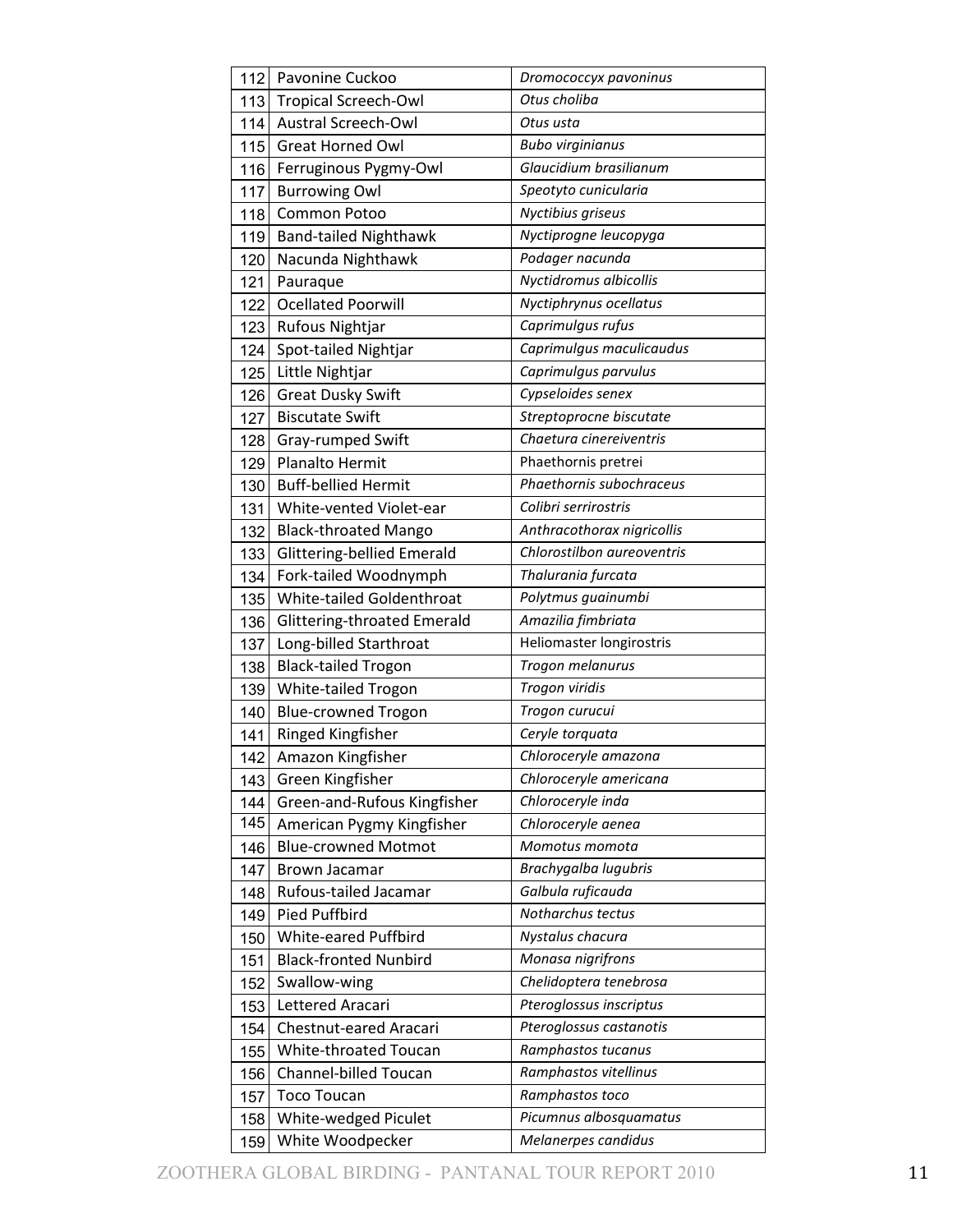| 160 | Yellow-tufted Woodpecker         | Melanerpes cruentatus          |
|-----|----------------------------------|--------------------------------|
| 161 | Little Woodpecker                | Veniliornis passerinus         |
| 162 | Red-stained Woodpecker           | Veniliornis affinis            |
| 163 | Golden-green Woodpecker          | Piculus chrysochloros          |
| 164 | Green-barred Woodpecker          | Colaptes melanochlorus         |
| 165 | Campo Flicker                    | Colaptes campestris            |
| 166 | Red-necked Woodpecker            | Campephilus rubricollis        |
| 167 | Straight-billed Woodcreeper      | Xiphorhynchus picus            |
| 168 | <b>Buff-throated Woodcreeper</b> | Xiphorhynchus guttatus         |
| 169 | Narrow-billed Woodcreeper        | Lepidocolaptes angustirostris  |
| 170 | Pale-legged Hornero              | Furnarius leucopus             |
| 171 | Rufous Hornero                   | <b>Furnarius rufus</b>         |
| 172 | Chotoy Spinetail                 | schoeniophylax phryganophila   |
| 173 | White-lored Spinetail            | Synallaxis albilora            |
| 174 | Rusty-backed Spinetail           | Cranioleuca vulpina            |
| 175 | Yellow-chinned Spinetail         | Certhiaxis cinnamomea          |
| 176 | <b>Rufous-fronted Thornbird</b>  | Phacellodomus rufifrons        |
| 177 | <b>Greater Thornbird</b>         | Phacellodomus ruber            |
| 178 | Grey-crested Cacholote           | Pseudoseisura unirufa          |
| 179 | <b>Great Antshrike</b>           | Taraba major                   |
| 180 | <b>Barred Antshrike</b>          | Thamnophilus doliatus          |
| 181 | Rufous-winged Antshrike          | Thamnophilus torquatus         |
| 182 | Amazonian Antshrike              | Thamnophilus amazonicus        |
| 183 | Large-billed Antwren             | Herpsilochmus longirostris     |
| 184 | Rusty-backed Antwren             | Formicivora rufa               |
| 185 | Mato Grosso Antbird              | Cercomacra melanaria           |
| 186 | White-backed Fire-eye            | Pyriglena leuconota            |
| 187 | <b>Band-tailed Antbird</b>       | Hypocnemoides maculicauda      |
| 188 | <b>Black-throated Antbird</b>    | Myrmeciza atrothorax           |
| 189 | <b>Helmeted Manakin</b><br>E     | Antilophia galeata             |
| 190 | <b>Wing-barred Piprites</b>      | Piprites chloris               |
| 191 | Pearly-vented Tody-Tyrant        | Hemitriccus margaritaceiventer |
| 192 | Rusty-fronted Tody-Flycatcher    | Todirostrum latirostre         |
| 193 | Common Tody-Flycatcher           | Todirostrum cinereum           |
| 194 | Southern Beardless Tyrannulet    | Camptostoma obsoletum          |
| 195 | <b>Chapadas Flycatcher</b><br>Е  | Suiriri islarum                |
| 196 | Forest Elaenia                   | Myiopagis gaimardii            |
| 197 | Yellow-bellied Elaenia           | Elaenia flavogaster            |
| 198 | Large Elaenia                    | Elaenia spectabilis            |
| 199 | Small-billed Elaenia             | Elaenia parvirostris           |
| 200 | Plain-crested Elaenia            | Elaenia cristata               |
| 201 | Lesser Elaenia                   | Elaenia chiriquensis           |
| 202 | Short-tailed Pygmy-tyrant        | Myiornis ecaudatus             |
| 203 | Yellow-olive Flycatcher          | Tolmomyias sulphurescens       |
| 204 | Swallow (Cliff) Flycatcher       | Hirundinea bellicosa           |
| 205 | <b>Fuscous Flycatcher</b>        | Cnemotriccus fuscatus          |
| 206 | Gray Monjita                     | Xolmis velata                  |
| 207 | <b>Crested Black-tyrant</b>      | Knipolegus lophotes            |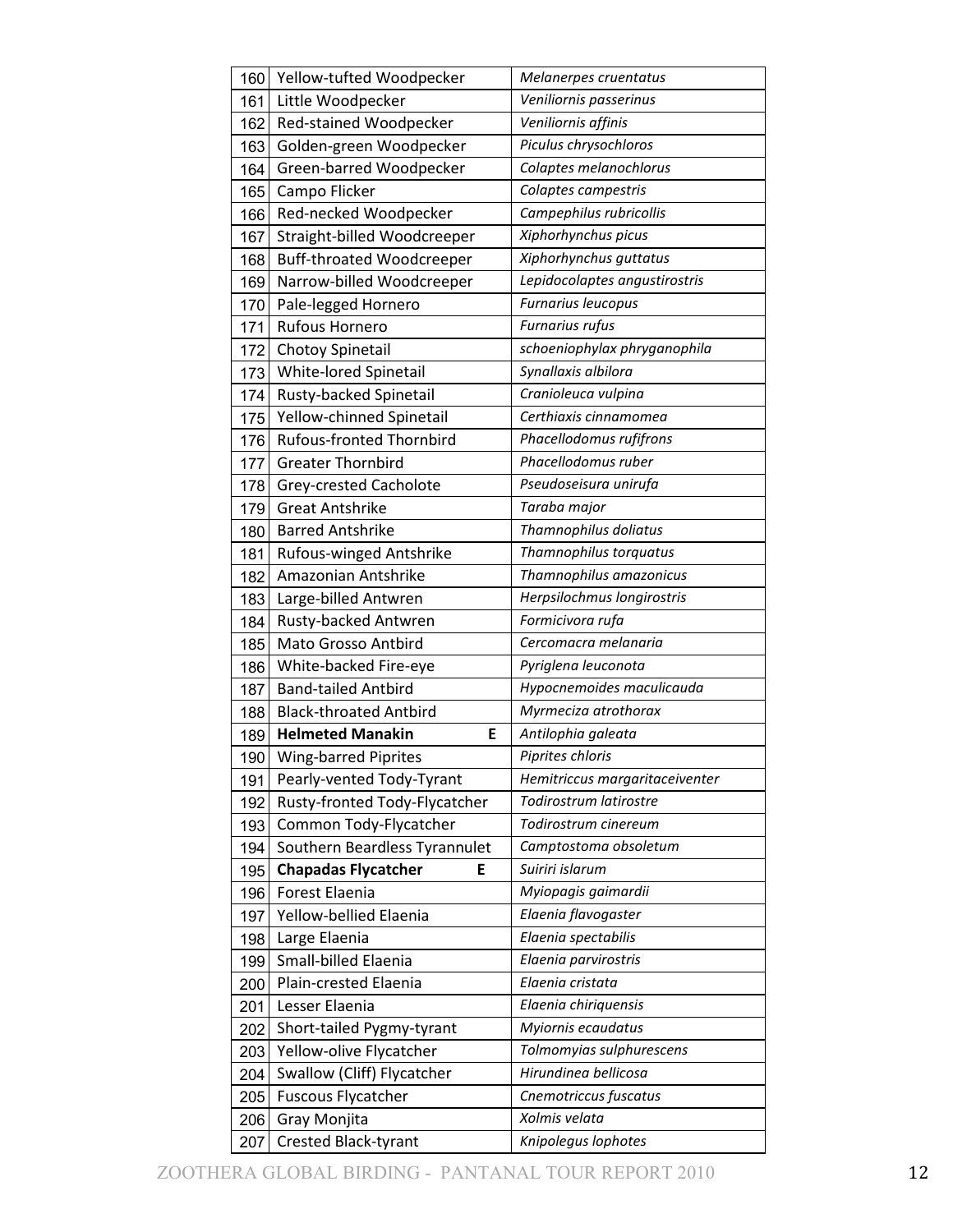| 208 | Black-backed Water-Tyrant      | Fluvicola albiventer       |
|-----|--------------------------------|----------------------------|
| 209 | White-headed Marsh-Tyrant      | Arundinicola leucocephala  |
| 210 | Cattle Tyrant                  | Machetornis rixosus        |
| 211 | <b>Dull-capped Attila</b>      | Attila bolivianus          |
| 212 | <b>Rufous Casiornis</b>        | Casiornis rufa             |
| 213 | Short-crested Flycatcher       | Myiarchus ferox            |
| 214 | <b>Tropical Kingbird</b>       | Tyrannus melancholicus     |
| 215 | Fork-tailed Flycatcher         | Tyrannus savana            |
| 216 | Variegated Flycatcher          | Empidonomus varius         |
| 217 | Boat-billed Flycatcher         | Megarynchus pitangua       |
| 218 | <b>Streaked Flycatcher</b>     | Myiodynastes maculatus     |
| 219 | Rusty-margined Flycatcher      | Myiozetetes cayanensis     |
| 220 | Piratic Flycatcher             | Legatus leucophaius        |
| 221 | Lesser Kiskadee                | Philohydor lictor          |
| 222 | Great Kiskadee                 | Pitangus sulphuratus       |
| 223 | Green-backed Becard            | Pachyramphus viridis       |
| 224 | White-winged Becard            | Pachyramphus polychopterus |
| 225 | <b>Black-tailed Tityra</b>     | Tityra canaya              |
| 226 | Masked Tityra                  | Tityra semifasciata        |
| 227 | <b>Black-crowned Tityra</b>    | Tityra inquisitor          |
| 228 | Purplish Jay                   | Cyanocorax cyanomelas      |
| 229 | Curl-crested Jay               | Cyanocorax cristatellus    |
| 230 | Rufous-browed Peppershrike     | Cyclarhis gujanensis       |
| 231 | Chivi Vireo                    | Vireo chivii               |
| 232 | Ashy-headed Greenlet           | Hylophilus pectoralis      |
| 233 | Rufous-bellied Thrush          | Turdus rufiventris         |
| 234 | Pale-breasted Thrush           | Turdus leucomelas          |
| 235 | Creamy-bellied Thrush          | Turdus amaurochalinus      |
| 236 | Chalk-browed Mockingbird       | Mimus saturninus           |
| 237 | <b>Black-capped Donacobius</b> | Donacobius atricapillus    |
| 238 | Thrush-like Wren               | Campylorhynchus turdinus   |
| 239 | Moustached Wren                | Thryothorus genibarbis     |
| 240 | <b>Buff-breasted Wren</b>      | Thryothorus leucotis       |
| 241 | Fawn-breasted Wren             | Thryothorus guarayanus     |
| 242 | <b>Masked Gnatcatcher</b>      | Polioptila dumicola        |
| 243 | White-winged Swallow           | Tachycineta albiventer     |
| 244 | White-rumped Swallow           | Tachycineta leucorrhoa     |
| 245 | <b>Brown-chested Martin</b>    | Progne tapera              |
| 246 | Gray-breasted Martin           | Progne chalybea            |
| 247 | <b>Blue-and-white Swallow</b>  | Notiochelidon cyanoleuca   |
| 248 | Southern Rough-winged Swallow  | Stelgidopteryx ruficollis  |
| 249 | <b>House Sparrow</b>           | Passer domesticus          |
| 250 | <b>Grassland Sparrow</b>       | Ammodramus humeralis       |
| 251 | <b>Red-crested Cardinal</b>    | Paroaria coronata          |
| 252 | Yellow-billed Cardinal         | Paroaria capitata          |
| 253 | Bananaquit                     | Coereba flaveola           |
| 254 | <b>Black-faced Tanager</b>     | Schistochlamys melanopis   |
| 255 | White-banded Tanager           | Neothraupis fasciata       |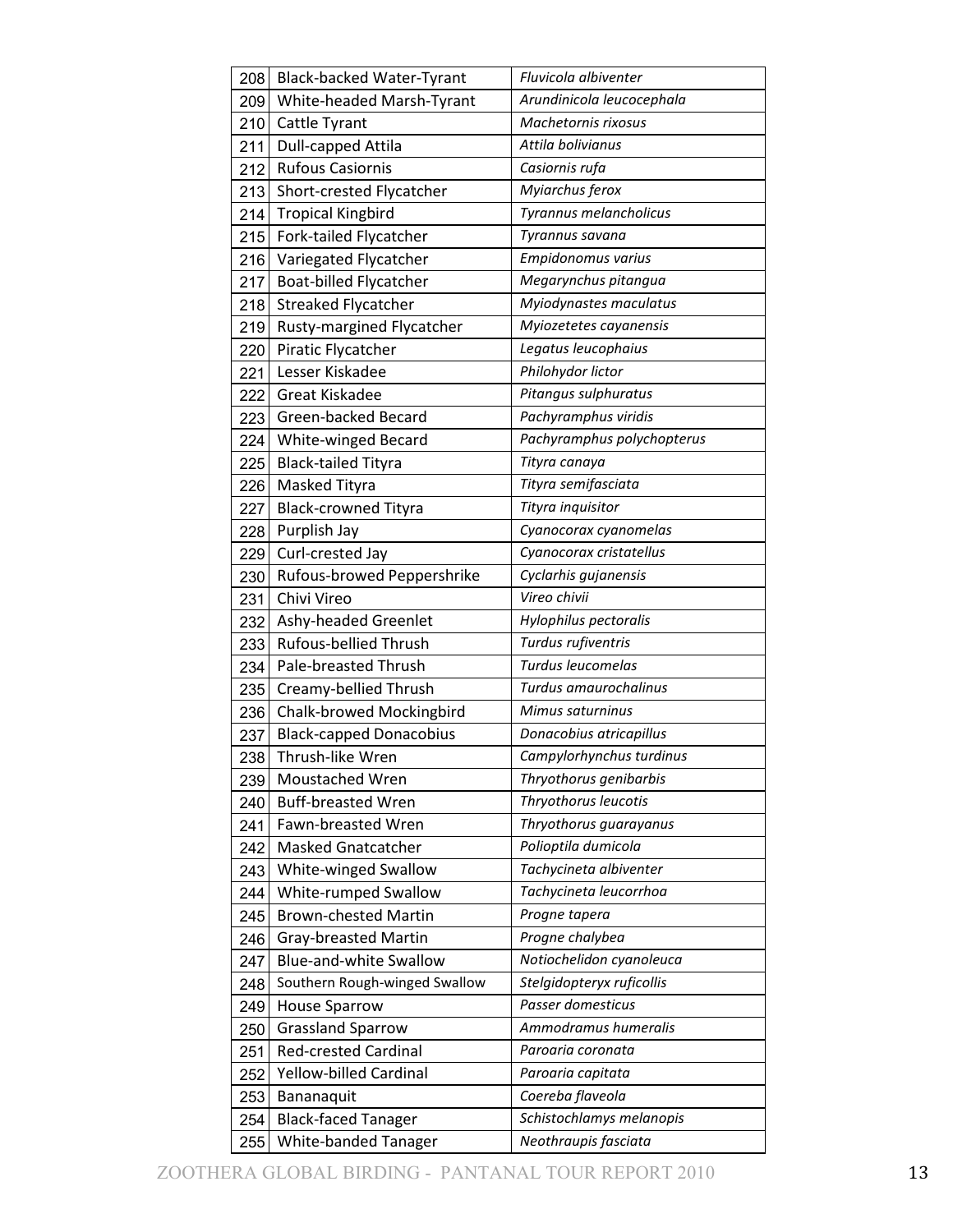| 256 | <b>White-rumped Tanager</b>     | Cypsnagra hirundinacea    |
|-----|---------------------------------|---------------------------|
| 257 | Magpie Tanager                  | Cissopis leveriana        |
| 258 | <b>Hooded Tanager</b>           | Nemosia pileata           |
| 259 | Gray-headed Tanager             | Eucometis penicillata     |
| 260 | White-shouldered Tanager        | Tachyphonus luctuosus     |
| 261 | White-lined Tanager             | Tachyphonus rufus         |
| 262 | Silver-beaked Tanager           | Ramphocelus carbo         |
| 263 | Sayaca Tanager                  | Thraupis sayaca           |
| 264 | Palm Tanager                    | Thraupis palmarum         |
| 265 | Purple-throated Euphonia        | Euphonia chlorotica       |
| 266 | Thick-billed Euphonia           | Euphonia laniirostris     |
| 267 | <b>Blue Dacnis</b>              | Dacnis cayana             |
| 268 | Swallow-Tanager                 | Tersina viridis           |
| 269 | Coal-crested Finch              | Charitospiza eucosma      |
| 270 | Red-crested Finch               | Coryphospingus cucullatus |
| 271 | Saffron Finch                   | Sicalis flaveola          |
| 272 | Wedge-tailed Grass-finch        | Emberizoides herbicola    |
| 273 | <b>Blue-black Grassquit</b>     | Volatinia jacarina        |
| 274 | Plumbeous Seedeater             | Sporophila plumbea        |
| 275 | <b>Rusty-collared Seedeater</b> | Sporophila collaris       |
| 276 | <b>Lined Seedeater</b>          | Sporophila lineola        |
| 277 | Double-collared Seedeater       | Sporophila caerulescens   |
| 278 | White-bellied Seedeater         | Sporophila leucoptera     |
| 279 | Tawny-bellied Seedeater         | Sporophila hypoxantha     |
| 280 | Chestnut-bellied Seed-Finch     | Oryzoborus angolensis     |
| 281 | <b>Buff-throated Saltator</b>   | Saltator maximus          |
| 282 | Greyish Saltator                | Saltator coerulescens     |
| 283 | <b>Black-throated Saltator</b>  | Saltator atricollis       |
| 284 | <b>Crested Oropendola</b>       | Psarocolius decumanus     |
| 285 | Yellow-rumped Cacique           | Cacicus cela              |
| 286 | Solitary Cacique                | Cacicus solitarius        |
| 287 | Epaulet (Variable) Oriole       | Icterus cayanensis        |
| 288 | Orange-backed Oriole (Troupial) | Icterus croconotusi       |
| 289 | <b>Unicolored Blackbird</b>     | Agelaius cyanopus         |
| 290 | Scarlet-headed Blackbird        | Amblyramphus holosericeus |
| 291 | Chopi Blackbird                 | Gnorimopsar chopi         |
| 292 | <b>Bay-winged Cowbird</b>       | Molothrus badius          |
| 293 | Shiny Cowbird                   | Molothrus bonariensis     |
| 294 | <b>Giant Cowbird</b>            | Scaphidura oryzivora      |